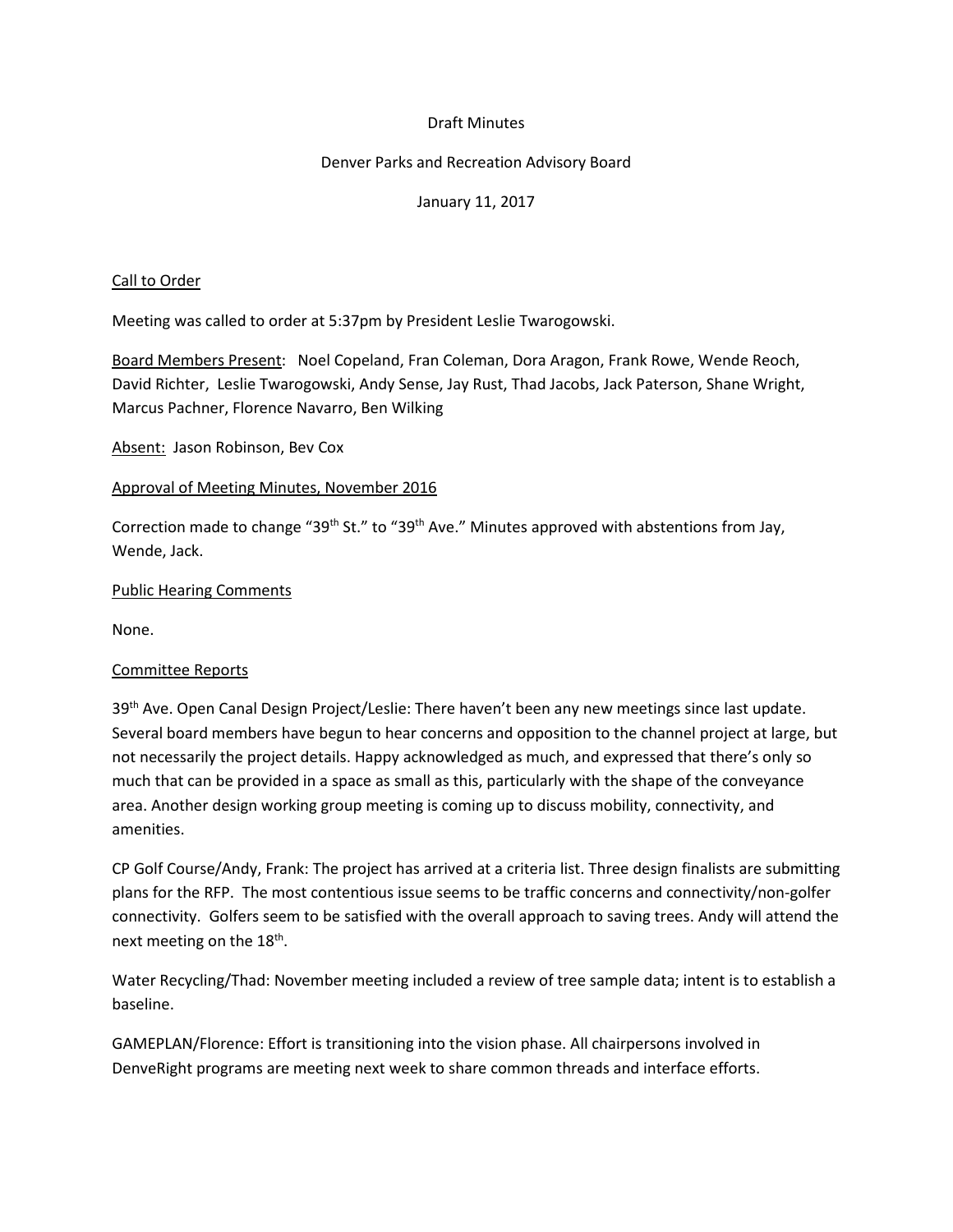Peds&Trails/David: Last meeting was Nov 16<sup>th</sup>. Key outcome of that meeting that more data from groups under-sampled needs to be gathered. David asked for boardmembers to submit any ideas or groups they want to be contacted. Shane mentioned the Inspire initiative and Happy also referenced the Westwood initiative as examples of GOCO funding.

Outdoor Downtown Master Plan/David, Andy: Both met with Mark Bernstein last week as a he prepared to present the draft to the Mayor's staff. Gordon presented the 10 key elements of the plan. Many board members had comments or questions about it including the focus area and connectivity of adjacent areas of the city.

Park Designations/Jay: Round 9 is complete. The proposed Round 10 additions are: Confluence Park East - .92 acres, SW Rec Center - 6.22 acres, Lindsley Park addition - 1.4 acres, Asbury & Tejon - 2.12 acres, Aqua Golf - 13.8 acres, Overland Park - 9.6 acres. Round 11 is underway with some exciting opportunities for inclusion.

# Executive Directors Report Happy Haynes, Gordon Robertson

Happy commented on the GOCO grant of \$27M and the Inspire Project engaging youth which focuses on specific neighborhoods. It includes specific capital improvements, outreach activity, provides programming which includes mountain parks access and programs. Metrics have also been established. Two distinct areas Cole & Westwood are funded by the grant and NE Park Hill and Montbello are also targeted.

Happy introduced the concept of a music festival opportunity brought to the City by a local promoter with national partners. The conceptualized venue involves Overland Golf Course. David provided a few details as currently proposed; an initial 5 year commitment, a 3day music festival with initial estimates of 30,000 patrons, closure of the golf course for approximately 5 weeks. Both David and Happy stressed that this is a soft proposal at present since other metro-area cities are competing for this, and because neither the Mayor nor DPR want to get ahead of community involvement and approval. Several meetings with the RNO mostly affected have either occurred or are underway. Possible gains of the concept are Golf Enterprise funding and the general revenue to the city through supporting an event of this size, as well as promoting Denver as a large venue music festival. Obvious issues/concerns are impact on both the golf course and the loss of golf during the event, not to mention the need to address a variety of issues impacting the neighborhoods and infrastructure throughout the city. If this concept gains traction, a more complete presentation will be in order in either Feb or March; a target event start in early fall 2018 would be called for.

Happy presented an update on POFA designation at Commons Park. She used Civic Center Park as an example of how POFA has aided park activation, although the easements at Commons are different. The popup events tested there over the past year, developed through the Outdoor Downtown planning effort, have fostered interest in commercial programs which currently aren't approved. Dora asked possibility of "pop up" dog parks in other parks; Happy replied that the resource drain in operating them makes it less feasible elsewhere than in Commons/downtown. Wende asked if there was a process in place for evaluating whether to approve or disapprove of a POFA application.